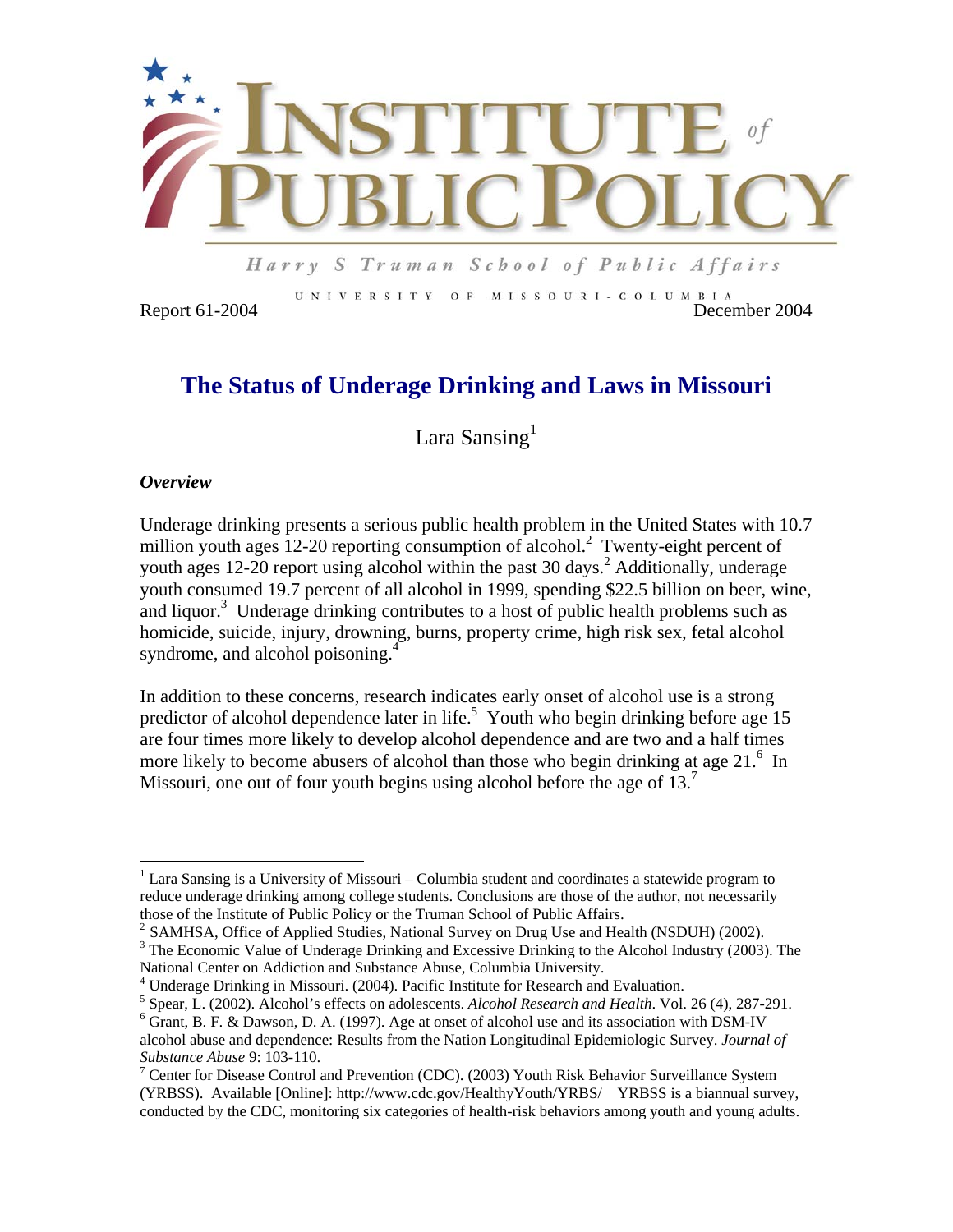There are a number of economic consequences resulting from underage drinking. In 2001, the estimated economic cost to Missouri was \$1.4 billion.<sup>4</sup> Table 1 shows the breakdown of economic consequences related to underage drinking in Missouri. These costs include "medical care, work loss, pain and suffering associated with the multiple problems resulting from the abuse of alcohol by youth.<sup>38</sup> Research suggests underage alcohol use costs \$2,497 per Missouri youth, making Missouri the state with the 11th most costly problem due to alcohol use. In 2001, Missouri youth consumed 18.6% of all alcohol sold in Missouri, spending \$374 million.<sup>4</sup>

## **Table 1**

 $\overline{a}$ 

| Problem                                        | <b>Total Costs</b><br>(in millions) |
|------------------------------------------------|-------------------------------------|
| <b>Youth Violence</b>                          | \$681.6                             |
| <b>Youth Traffic Crashes</b>                   | \$456.5                             |
| High-Risk Sex, Ages 14-20                      | \$110.2                             |
| <b>Youth Property Crime</b>                    | \$72.4                              |
| Youth Injury                                   | \$33.4                              |
| Poisonings and Psychoses                       | \$19.1                              |
| Fetal Alcohol Syndrome Among Mothers Age 15-20 | \$21.5                              |
| <b>Youth Alcohol Treatment</b>                 | \$29.3                              |
| <b>Total</b>                                   | \$1,424.1                           |

Problems and Costs Associated with Underage Drinking\*

\*Underage Drinking in Missouri, Pacific Institute for Research and Evaluation, 2004.

According to the Youth Risk Behavior Surveillance System, 77.8% of Missouri high school students have consumed alcohol, which is above the national average of 74.9%.<sup>7</sup> This research also found that 49% of Missouri youth have used alcohol in the past month, which is higher than Nebraska, Oklahoma, and Tennessee.<sup>9</sup> Additionally, this survey also found 30.5 % of Missouri youth have had five or more drinks of alcohol in a row (within several hours) on one or more of the past 30 days, which is also above the national average of  $28.3\%$ .<sup>7</sup>

States use a variety of policy approaches to reduce underage drinking. Some of the policy efforts focus on underage drinkers and their ability to gain access to alcohol while

 $8$  Levy, D.T., Miller, T.R., & Cox, K.C. (2003). Underage drinking: societal costs and seller profits. Working Paper. Calverton, MD: Pacific Institute for Research and Evaluation. PIRE is one of the nation's preeminent independent, nonprofit organizations margining scientific knowledge and proven practice to create solutions that improve the health, safety, and well-being of individuals, communities, nations, and the world.

<sup>&</sup>lt;sup>9</sup> Data from YRBSS were not available for other states that border Missouri.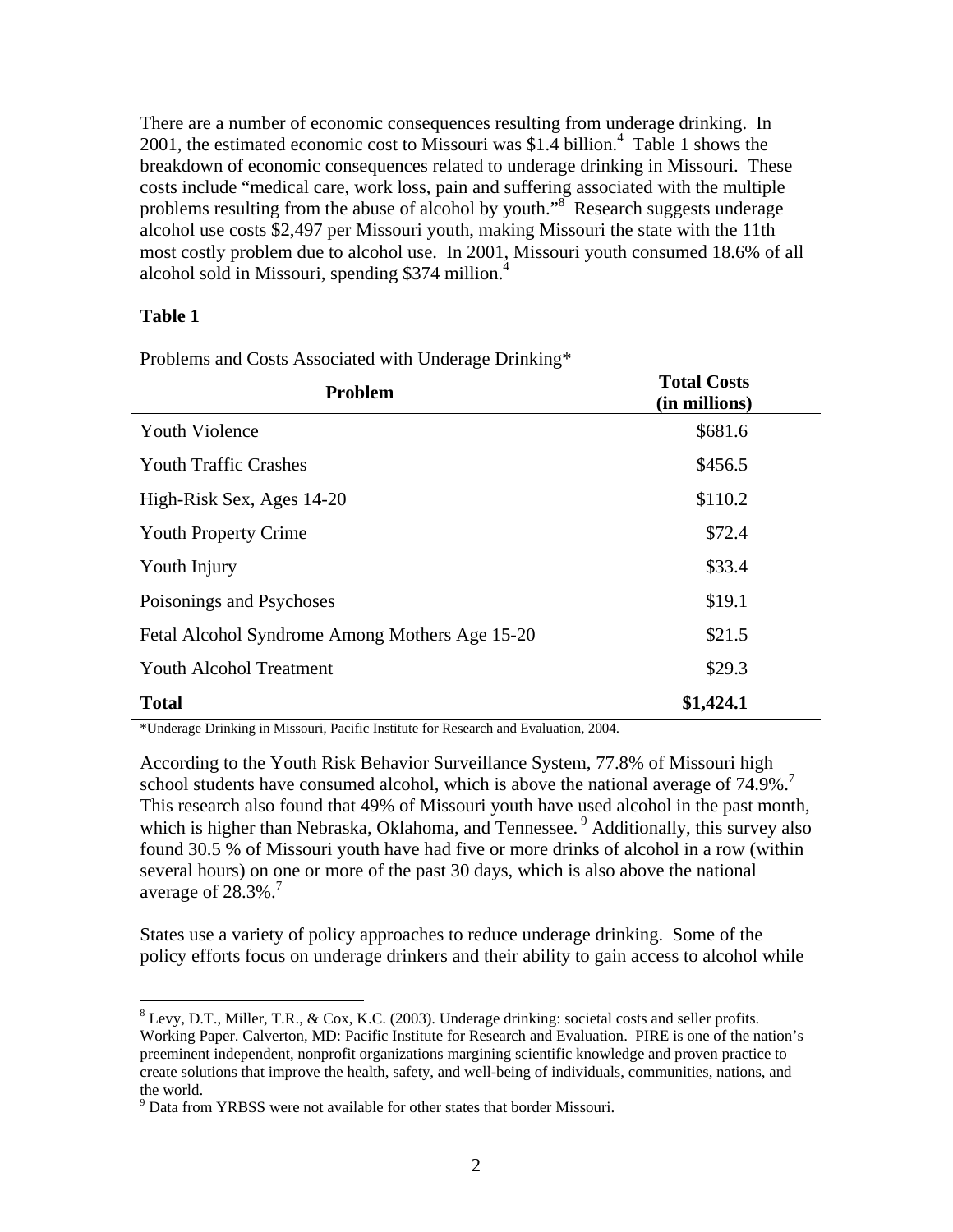others focus on the consequences of underage drinking. Several of the different policy approaches and Missouri's current policy environment are discussed below. *Laws* 

#### *Fraudulent Identification*

All U.S. states have laws that make it illegal for youth under 21 to use a fraudulent identification (fake ID) to purchase alcohol. Fines, jail time, and/or suspension of a driver's license are common punishments for youth possessing a fake ID in the United States.<sup>10</sup> In Missouri, the possession of a fake ID can result in up to a \$1,000 fine and/or 1 year in jail. $^{11}$ 

## *Keg Registration*

On July 1, 2004 the Missouri Keg Registration and Tracking law became effective. Keg registration requires liquor retailers to attach a labels to kegs sold for off-premise consumption. If the label has been removed, the retailer may not refund the keg deposit. The retailer must keep records and be able to verify who purchased the keg for three months. The purchaser must present identification when purchasing the keg and sign a statement that states misuse of the keg or its contents by may result in civil liability, criminal prosecution, or both.<sup>12</sup> Missouri is one of 24 states to enact such a law, along with Nebraska and Kansas.<sup>10</sup>

## *Open Container*

All states prohibit the possession and consumption of alcohol by the driver of a motor vehicle. Thirty-seven states have laws that make it illegal for there to be an open alcoholic beverage container and consumption of alcoholic beverages by passengers in a motor vehicle. Missouri does not currently have such a law; however it has been presented in previous legislative sessions. Many of Missouri's neighboring states have open container laws, including Illinois, Iowa, Nebraska, Kansas, and Oklahoma.<sup>10</sup>

The National Highway Traffic Safety Administration (NHTSA) has recommended that every state adopt an open container law, to help combat underage drinking and driving while intoxicated. This recommendation has been taken one step further in the form of each state being required to enact such a law to receive all highway construction funds. In Missouri, the lack of an open container law has diverted an estimated \$34.7 million from road and bridge construction funds since  $FY$  2001 to highway safety programs.<sup>13</sup> These diverted funds are used for programs addressing high or potentially high crash rates. In FYs 2005-2007, \$12 million annually is scheduled to be diverted and, beginning in FY2008, \$8 million will be diverted annually.<sup>13</sup>

<sup>&</sup>lt;sup>10</sup> State-by-State Alcohol-Related Laws. (2004). MADD. Available [Online]: http://www3.madd.org/laws

<sup>&</sup>lt;sup>11</sup> Possession of an altered identification is a Class A misdemeanor. See Section 311.329, RSMo.<br><sup>12</sup> See Section 311.082, RSMo.

<sup>&</sup>lt;sup>13</sup> Lack of Primary Safety Belt and Open Container Laws Costing Missouri Lives, Money. (2004). Missouri Department of Transportation.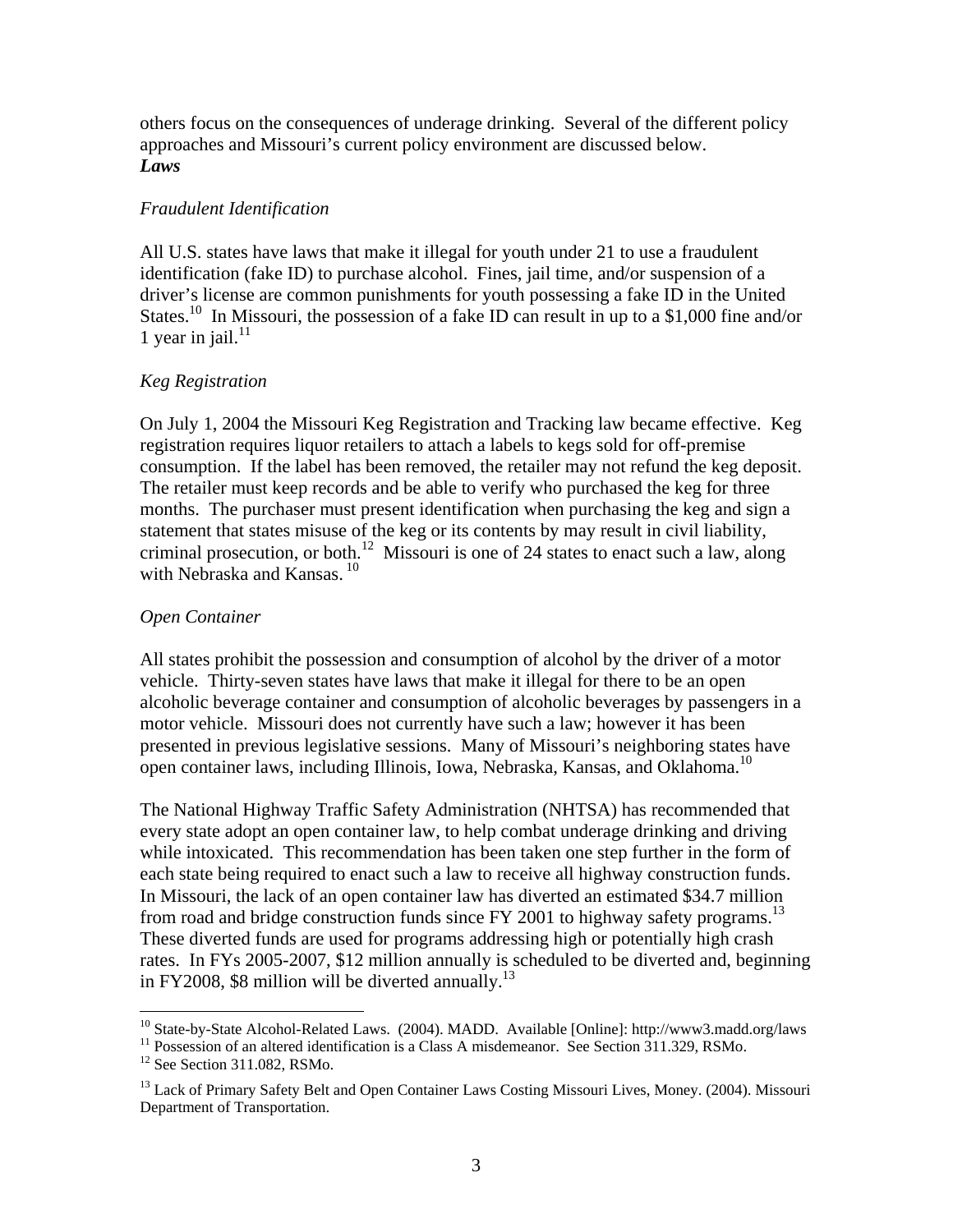## *Social Host Liability*

Social Host laws target adults who serve alcohol to obviously intoxicated persons or those under age 21. Under these laws, the adult serving alcohol may be held liable if the youth or intoxicated individuals are involved in crashes causing death or injury to third parties. Missouri is one of 19 states that does not currently have a social host law. Illinois and Iowa are two neighboring states that have such laws.<sup>10</sup>

## *Underage Consumption*

Thirty-six states have laws making it illegal for youth under 21 to consume alcohol or to have any amount of alcohol in their bodies. Proposed legislation has been presented in previous Missouri legislative sessions; however the law has yet to be passed. Iowa, Illinois, Kansas, Nebraska, Oklahoma, and Tennessee all have consumption laws.10

## *Underage Purchasing*

All fifty states have laws that make it illegal for youth under 21 years of age to purchase alcohol. The laws vary from state to state, but many include strict penalties, with some states even imposing driver's license suspension.<sup>10</sup> Missouri and many of its border states have classified the attempt of a minor to purchase alcohol as a misdemeanor, with fines and jail time as potential consequences for first time offenders. In some states the penalty increases with the second offense. In Iowa, for example, a second offense results in an increased fine and loss of driver's license for up to one year.<sup>14</sup>

## *Zero Tolerance*

All 50 U.S. states have implemented a zero tolerance law, which makes it illegal for drivers under age 21 to operate a vehicle with a blood alcohol concentration (BAC) of .02 or higher. There is some variation in this law which makes it illegal to operate a vehicle with .00 or .01 BAC. Missouri's law allows for a .02 BAC. Illinois and Oklahoma both have .00 BAC laws, with the remaining border states having .02 BAC laws, similar to Missouri. $10$ 

## *Conclusion*

<u>.</u>

There is widespread alcohol use by minors in Missouri. Underage drinking significantly increases the likelihood of subsequent alcohol dependence and policies that merely delay alcohol use can have significant and positive down stream health effects. Missouri has taken steps to punish those who purchase alcohol fraudulently, those who permit the misuse of kegged beer, and those who are under age and drive after drinking. Missouri could take several additional steps to discourage underage alcohol consumption including

<sup>&</sup>lt;sup>14</sup> Persons under legal age-penalty. See Section 123.47, Iowa Code.